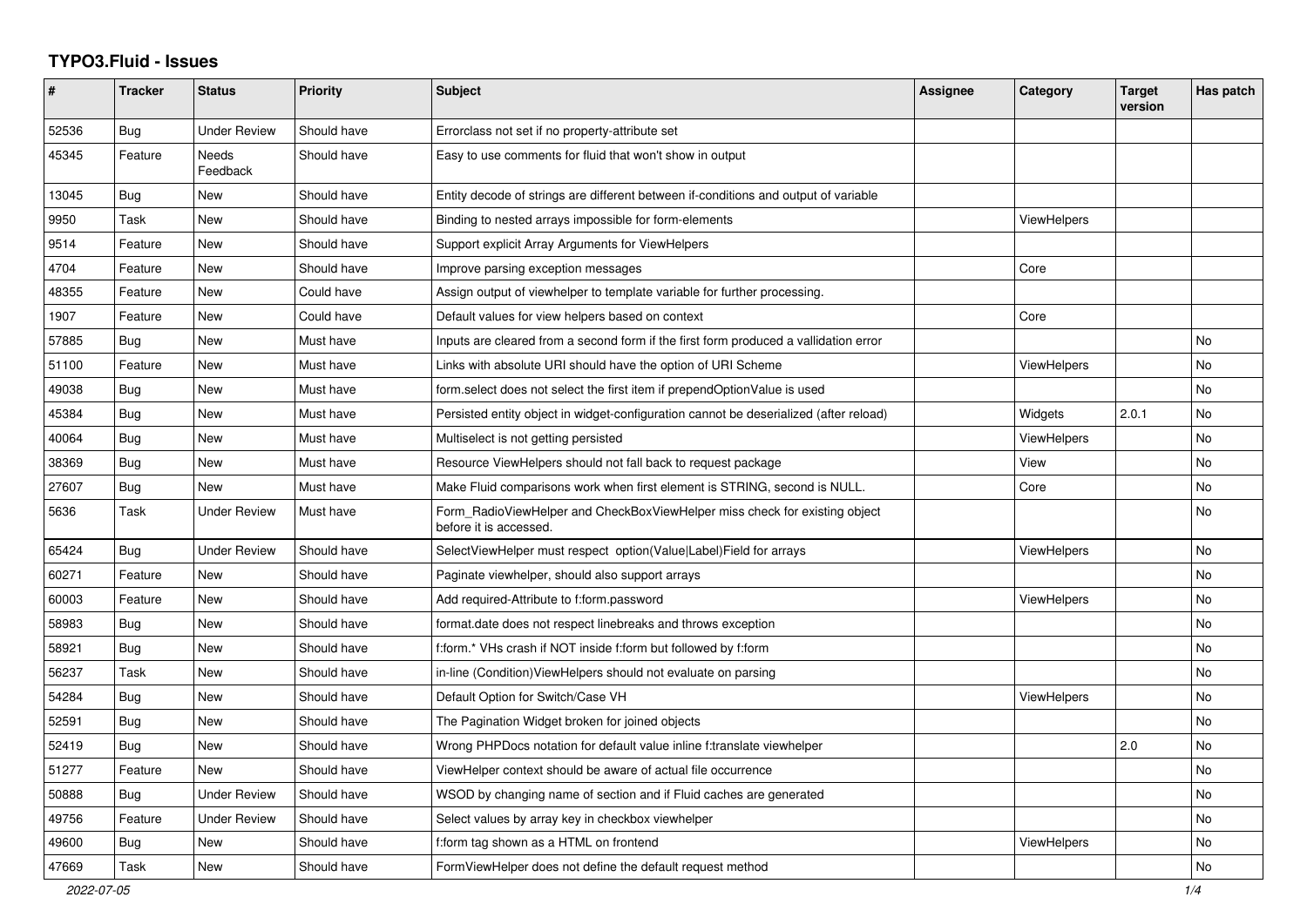| #     | <b>Tracker</b> | <b>Status</b>       | <b>Priority</b> | <b>Subject</b>                                                                                              | <b>Assignee</b> | Category    | <b>Target</b><br>version | Has patch |
|-------|----------------|---------------------|-----------------|-------------------------------------------------------------------------------------------------------------|-----------------|-------------|--------------------------|-----------|
| 47006 | Bug            | <b>Under Review</b> | Should have     | widget identifier are not unique                                                                            |                 |             |                          | <b>No</b> |
| 46545 | Feature        | New                 | Should have     | Better support for arrays in options of SelectViewHelper                                                    |                 |             |                          | No        |
| 46289 | Bug            | Needs<br>Feedback   | Should have     | Enable Escaping Interceptor in XML request format                                                           |                 | View        | 2.0.1                    | No        |
| 46257 | Feature        | <b>Under Review</b> | Should have     | Add escape sequence support for Fluid                                                                       |                 | Core        |                          | No        |
| 46091 | Task           | Needs<br>Feedback   | Should have     | Show source file name and position on exceptions during parsing                                             |                 |             |                          | No        |
| 45394 | Task           | New                 | Should have     | Forwardport Unit test for standalone view                                                                   |                 | View        |                          | No        |
| 45153 | Feature        | New                 | Should have     | f:be.menus.actionMenuItem - Detection of the current select option is insufficient                          |                 |             |                          | No        |
| 44234 | Bug            | <b>Under Review</b> | Should have     | selectViewHelper's sorting does not respect locale collation                                                |                 | ViewHelpers | 2.1                      | No        |
| 43072 | Task           | New                 | Should have     | Remove TOKENS for adding templates fallback in Backporter                                                   |                 | View        |                          | No        |
| 43071 | Task           | New                 | Should have     | Remove TOKENS for adding fallback teplates in B                                                             |                 |             |                          | No        |
| 42743 | Task           | New                 | Should have     | Remove inline style for hidden form fields                                                                  |                 |             |                          | No        |
| 42397 | Feature        | New                 | Should have     | Missing viewhelper for general links                                                                        |                 |             |                          | <b>No</b> |
| 40081 | Feature        | New                 | Should have     | Allow assigned variables as keys in arrays                                                                  |                 |             |                          | No        |
| 39990 | Bug            | New                 | Should have     | Same form twice in one template: hidden fields for empty values are only rendered<br>once                   |                 | Core        |                          | No        |
| 39936 | Feature        | New                 | Should have     | registerTagAttribute should handle default values                                                           |                 | ViewHelpers |                          | No        |
| 38130 | Feature        | New                 | Should have     | Checkboxes and multiple select fields should have an assignable default value                               |                 |             |                          | No        |
| 37619 | Bug            | New                 | Should have     | Fatal Error when using variable in name attribute of Section ViewHelper                                     |                 | ViewHelpers |                          | No        |
| 36655 | Bug            | New                 | Should have     | <b>Pagination Links</b>                                                                                     |                 | Widgets     |                          | No        |
| 36410 | Feature        | New                 | Should have     | Allow templates to send arguments back to layout                                                            |                 | ViewHelpers |                          | No        |
| 34682 | Bug            | <b>Under Review</b> | Should have     | Radio Button missing checked on validation error                                                            |                 | ViewHelpers |                          | No        |
| 33215 | Feature        | New                 | Should have     | RFC: Dynamic values in ObjectAccess paths                                                                   |                 |             |                          | No        |
| 31955 | Feature        | New                 | Should have     | f:uri.widget                                                                                                |                 | Widgets     |                          | No        |
| 28554 | Bug            | New                 | Should have     | (v4) implement feature flag to disable caching                                                              |                 |             |                          | No        |
| 28553 | Bug            | New                 | Should have     | improve XHProf test setup                                                                                   |                 |             |                          | <b>No</b> |
| 28552 | Bug            | New                 | Should have     | (v5) write ViewHelper test for compiled run; adjust functional test to do two passes<br>(uncached & cached) |                 |             |                          | No        |
| 28550 | Bug            | New                 | Should have     | (v4) make widgets cacheable, i.e. not implement childnodeaccess interface                                   |                 |             |                          | No        |
| 28549 | Bug            | New                 | Should have     | make widgets cacheable, i.e. not implement childnodeaccess interface                                        |                 |             |                          | No        |
| 10911 | Task           | New                 | Should have     | Tx_Fluid_ViewHelpers_Form_AbstractFormViewHelper->renderHiddenIdentityField<br>should be more reliable      |                 | ViewHelpers |                          | No        |
| 8648  | Bug            | New                 | Should have     | format.crop ViewHelper should support all features of the crop stdWrap function                             |                 | ViewHelpers |                          | No        |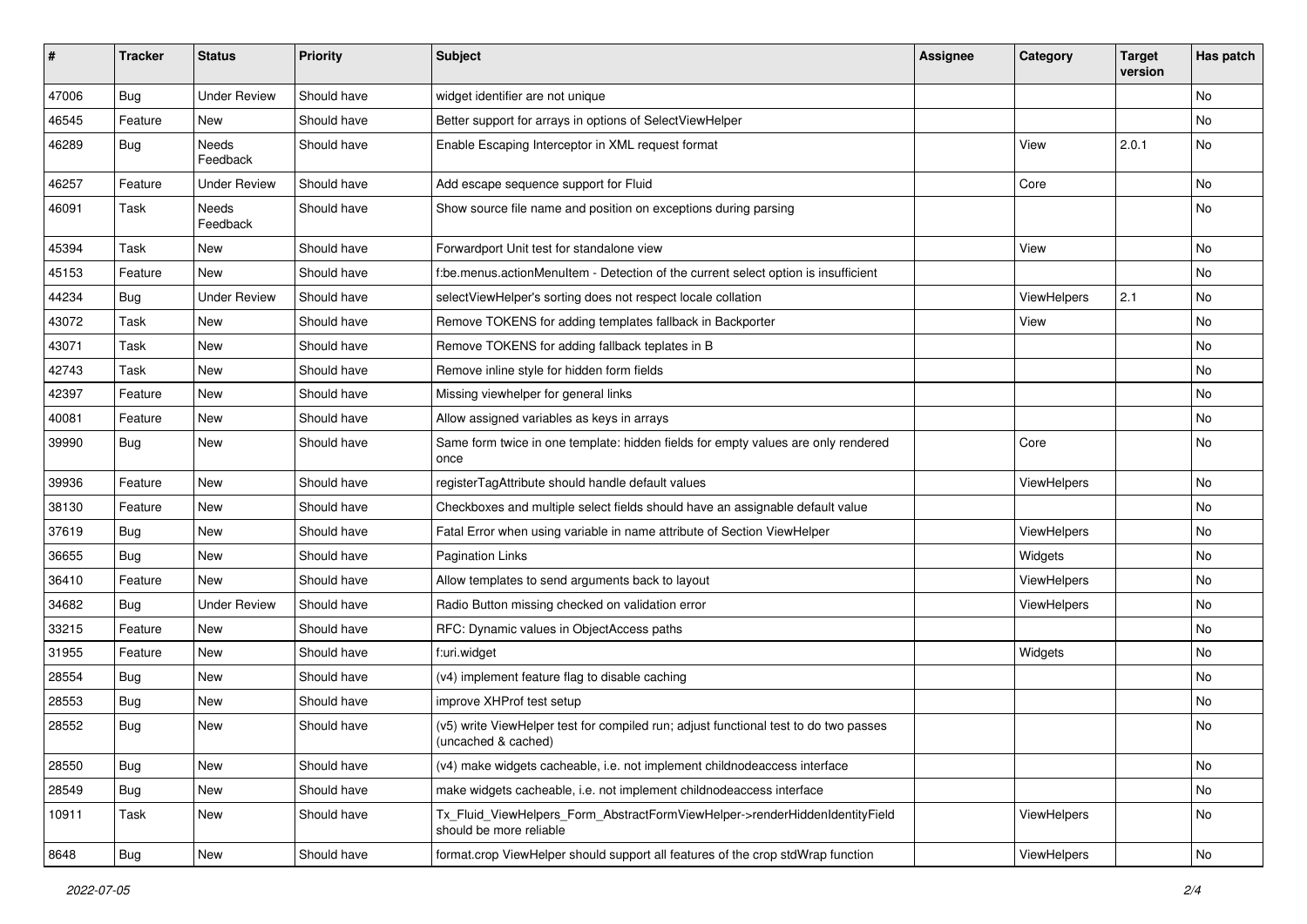| $\vert$ # | <b>Tracker</b> | <b>Status</b>       | <b>Priority</b>      | <b>Subject</b>                                                                                | <b>Assignee</b>              | Category           | <b>Target</b><br>version | Has patch |
|-----------|----------------|---------------------|----------------------|-----------------------------------------------------------------------------------------------|------------------------------|--------------------|--------------------------|-----------|
| 3481      | <b>Bug</b>     | <b>New</b>          | Should have          | Use ViewHelperVariableContainer in PostParseFacet                                             |                              | Core               |                          | <b>No</b> |
| 3291      | Feature        | Needs<br>Feedback   | Should have          | Cacheable viewhelpers                                                                         |                              |                    |                          | <b>No</b> |
| 62346     | Feature        | <b>New</b>          | Could have           | f:comment should have high precende                                                           |                              | Core               | 3.x                      | No        |
| 60181     | Feature        | New                 | Could have           | Caching mechanism for Fluid Views/Templates                                                   |                              | View               |                          | <b>No</b> |
| 34309     | Task           | New                 | Could have           | Unknown ViewHelpers cause exception - should be handled more graceful                         |                              | ViewHelpers        |                          | No        |
| 30555     | Feature        | New                 | Could have           | Make TagBuilder more extensible                                                               |                              | Core               |                          | No        |
| 10472     | Feature        | <b>New</b>          | Could have           | Fluid Standalone distribution                                                                 |                              | Core               |                          | <b>No</b> |
| 8989      | Feature        | Needs<br>Feedback   | Could have           | Search path for fluid template files                                                          |                              | View               |                          | <b>No</b> |
| 26664     | Task           | New                 | Won't have this time | Clean up Form ViewHelpers                                                                     |                              | ViewHelpers        |                          | No        |
| 26658     | Task           | New                 | Won't have this time | Make Form ViewHelpers consistent                                                              |                              | ViewHelpers        |                          | No        |
| 60856     | Bug            | New                 | Must have            | Target attribute not supported by the form viewhelper                                         |                              | ViewHelpers        |                          | Yes       |
| 32035     | Task           | New                 | Should have          | Improve fluid error messages                                                                  |                              | Core               |                          | Yes       |
| 30937     | <b>Bug</b>     | New                 | Should have          | CropViewHelper stringToTruncate can't be supplied so it can't be easily extended              |                              | <b>ViewHelpers</b> |                          | Yes       |
| 36559     | Feature        | New                 | Could have           | New widget progress bar                                                                       |                              |                    |                          | Yes       |
| 7608      | Feature        | New                 | Could have           | Configurable shorthand/object accessor delimiters                                             |                              | Core               |                          | Yes       |
| 54195     | Task           | <b>New</b>          | Should have          | Rename and move FormViewHelper's errorClass value, currently 'f3-form-error'                  | Adrian Föder                 | ViewHelpers        |                          | No        |
| 51239     | Bug            | <b>Under Review</b> | Must have            | AbstractViewHelper use incorrect method signature for "\$this->systemLogger->log()"           | Adrian Föder                 | Core               |                          | Yes       |
| 59057     | Bug            | <b>Under Review</b> | Must have            | Hidden empty value fields shoud be disabled when related field is disabled                    | <b>Bastian</b><br>Waidelich  | <b>ViewHelpers</b> |                          | <b>No</b> |
| 53806     | <b>Bug</b>     | Under Review        | Should have          | Paginate widget maximumNumberOfLinks rendering wrong number of links                          | Bastian<br>Waidelich         | Widgets            |                          | <b>No</b> |
| 58862     | <b>Bug</b>     | Needs<br>Feedback   | Should have          | FormViewHelper doesn't accept NULL as value for \$arguments                                   | Bastian<br>Waidelich         | ViewHelpers        |                          | Yes       |
| 33628     | Bug            | Needs<br>Feedback   | Must have            | Multicheckboxes (multiselect) for Collections don't work                                      | Christian Müller             | ViewHelpers        |                          | No        |
| 55008     | <b>Bug</b>     | <b>Under Review</b> | Should have          | Interceptors should be used in Partials                                                       | Christian Müller             |                    |                          | No        |
| 3725      | Feature        | New                 | Could have           | <b>CSS Engine</b>                                                                             | Christian Müller             | <b>ViewHelpers</b> |                          | No        |
| 37095     | Feature        | New                 | Should have          | It should be possible to set a different template on a Fluid TemplateView inside an<br>action | Christopher<br><b>Hlubek</b> |                    |                          | No.       |
| 43346     | Feature        | <b>Under Review</b> | Should have          | Allow property mapping configuration via template                                             | Karsten<br>Dambekalns        | <b>ViewHelpers</b> | 2.1                      | <b>No</b> |
| 8491      | Task           | Needs<br>Feedback   | Should have          | link.action and uri.action differ in absolute argument                                        | Karsten<br>Dambekalns        | <b>ViewHelpers</b> |                          | No        |